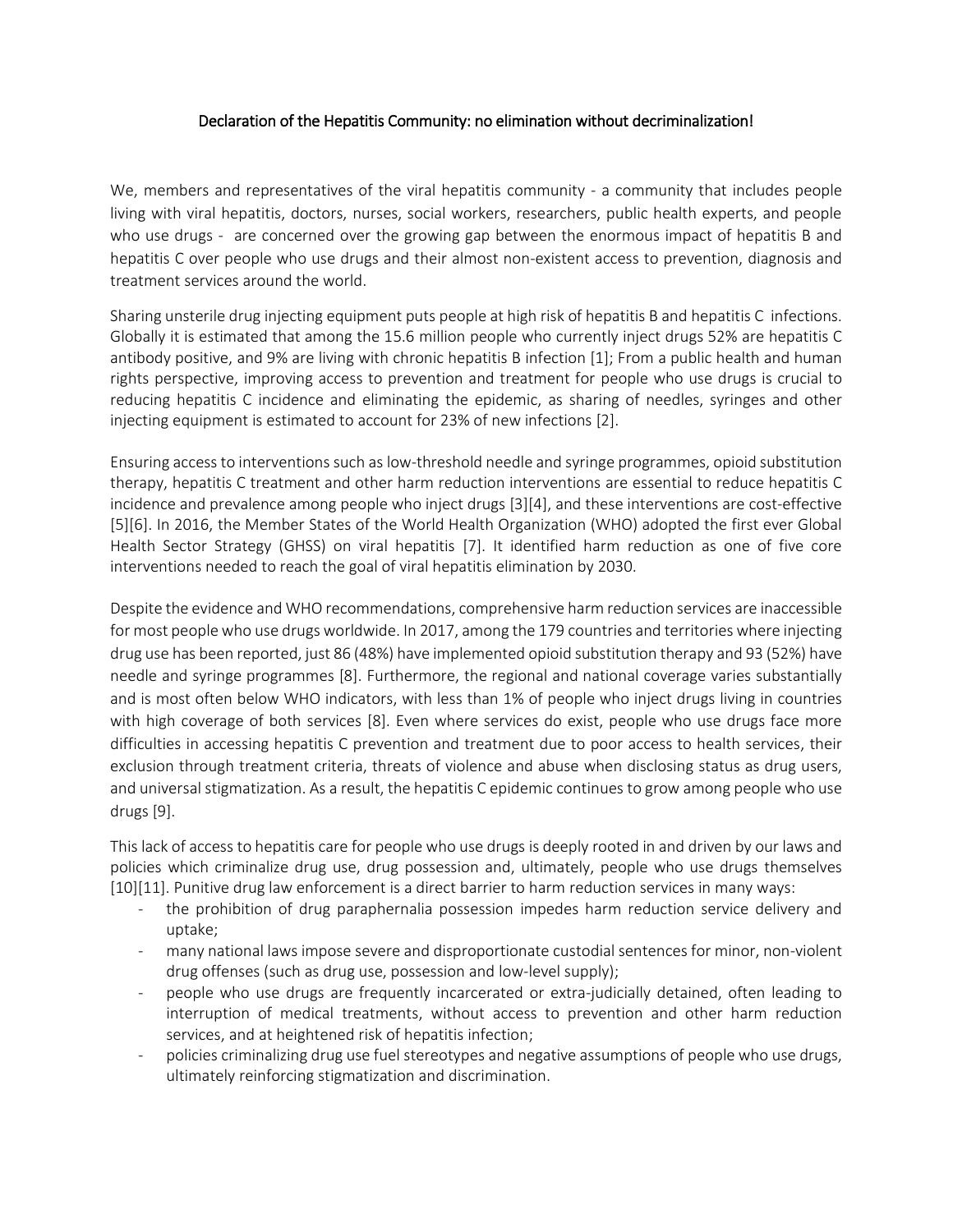Even in countries that have integrated harm reduction into domestic public health policies, criminalization remains a glass ceiling – as the fear of arrest continues to drive people away from prevention and care services.

A number of countries, such as Portugal and the Czech Republic, decriminalized minor drug offenses years ago with significant public health benefits [12][13]. These policy changes have proven very successful and have led to an increase of access to harm reduction and health services by people who use drugs – contributing to decreased new HIV infections, and reduced harms associated with drug use and drug dependence [14]. While our laws and policies that prohibit drugs are portrayed and defended as necessary to preserve public health and safety, the evidence overwhelmingly demonstrates that they have driven unnecessary and disproportionate human rights violations including violence, disease, discrimination, and the undermining of people's right to health [10][11][12]. Growing recognition of the need for evidencebased drug policy reform has led several world leaders, public health experts, the WHO and other United Nations Agencies to recommend the decriminalization of minor, non-violent drug offenses, and a strengthening of health-oriented alternatives to criminal sanctions [9][15][16][17][18][19][20][21][22].

We, the viral hepatitis community, whole-heartedly support Member States' commitment to the goal of eliminating viral hepatitis by 2030. In order to achieve that goal, we call on world political leaders to remove all barriers to the uptake of the full range of prevention services by people who use drugs by reforming laws, law enforcement procedures and discrimination that hinder access, including the criminalization of minor, non-violent drug offences and to adopt an approach based overwhelmingly on public health promotion, respect for human rights and evidence.

[\(http://apps.who.int/iris/bitstream/10665/255016/1/9789241565455-eng.pdf?ua=1,](http://apps.who.int/iris/bitstream/10665/255016/1/9789241565455-eng.pdf?ua=1) accessed: 11 September 2017).

 $\ddot{\phantom{a}}$ 

[content/uploads/2016/03/GCDP\\_HepatitisC\\_2013\\_EN.pdf,](http://www.globalcommissionondrugs.org/wp-content/uploads/2016/03/GCDP_HepatitisC_2013_EN.pdf) accessed 9 October 2017).

<sup>1</sup> Degenhardt et al. *Global prevalence of injecting drug use and sociodemographic characteristics and prevalence of HIV, HBV, and HCV in people who inject drugs: a multistage systematic review*. Lancet Glob Health 2017. In Press.

<sup>2</sup> World Health Organization (WHO). Global hepatitis report, 2017. Geneva, Switzerland; 2017.

<sup>3</sup> Platt L et al*. Needle syringe programmes and opioid substitution therapy for preventing HCV transmission among people who inject drugs: findings from a Cochrane Review and meta-analysis*. Addiction. 2017 Sep 11.

[<sup>\(</sup>http://onlinelibrary.wiley.com/doi/10.1111/add.14012/abstract,](http://onlinelibrary.wiley.com/doi/10.1111/add.14012/abstract) accessed 9 October 2017).

<sup>4</sup> Hagan H et al. *A Systematic Review and Meta-Analysis of Interventions to Prevent Hepatitis C Virus Infection in People Who Inject Drugs*[. J Infect Dis.](https://www.ncbi.nlm.nih.gov/pubmed/?term=A+Systematic+Review+and+Meta-Analysis+of+Interventions+to+Prevent+Hepatitis+C+Virus+Infection+in+People+Who+Inject+Drugs.) 2011 Jul 1; 204(1):74-83. [\(academic.oup.com/jid/article/204/1/74/2192163/A-Systematic-Review-and-Meta-](https://academic.oup.com/jid/article/204/1/74/2192163/A-Systematic-Review-and-Meta-Analysis-of)[Analysis-of,](https://academic.oup.com/jid/article/204/1/74/2192163/A-Systematic-Review-and-Meta-Analysis-of) accessed 9 October 2017).

<sup>5</sup> Martin NK et al. *Prioritization of HCV treatment in the direct-acting antiviral era: an economic evaluation*. [J Hepatol.](https://www.ncbi.nlm.nih.gov/pubmed/?term=Prioritization+of+HCV+treatment+in+the+direct-acting+antiviral+era%3A+an+economic+evaluation.) 2016 Jul; 65(1):17-25. [\(www.journal-of-hepatology.eu/article/S0168-8278\(16\)00086-6/pdf,](http://www.journal-of-hepatology.eu/article/S0168-8278(16)00086-6/pdf) accessed 9 October 2017).

<sup>6</sup> Wilson DP et al. *The cost-effectiveness of harm reduction*. [Int J Drug Policy.](https://www.ncbi.nlm.nih.gov/pubmed/25727260) 2015 Feb; 26 Suppl 1:S5-11.

<sup>(</sup>[www.ijdp.org/article/S0955-3959\(14\)00311-9/pdf](http://www.ijdp.org/article/S0955-3959(14)00311-9/pdf), accessed 9 October 2017).

<sup>&</sup>lt;sup>7</sup> World Health Organization (WHO). Global health sector strategy on viral hepatitis 2016-2021. Geneva, Switzerland; 2016 [\(www.who.int/hepatitis/strategy2016-2021/ghss-hep/en/,](http://www.who.int/hepatitis/strategy2016-2021/ghss-hep/en/) accessed 9 October 2017).

<sup>8</sup> Larney S et al. *Global, regional, and country-level coverage of interventions to prevent and manage HIV and hepatitis C among people who inject drugs: a systematic review*. Lancet Glob Health 2017. In Press.

<sup>9</sup> Global Commission on Drug Policy. The Negative Impact Of The War On Drugs On Public Health: The Hidden Hepatitis C Epidemic; Geneva, Switzerland; 2013. [\(www.globalcommissionondrugs.org/wp-](http://www.globalcommissionondrugs.org/wp-content/uploads/2016/03/GCDP_HepatitisC_2013_EN.pdf)

<sup>10</sup> Wolfe D et al. *Treatment and care for injecting drug users with HIV infection: a review of barriers and ways forward*. Lancet. 2010 Jul 31; 376(9738):355-66. [\(www.thelancet.com/pdfs/journals/lancet/PIIS0140-6736\(10\)60832-X.pdf,](http://www.thelancet.com/pdfs/journals/lancet/PIIS0140-6736(10)60832-X.pdf) accessed 9 October 2017).

<sup>11</sup> Wood E et al. *Vienna declaration: a call for evidence-based drug policies*. Lancet. 2010;376 (9738):310–12.

[<sup>\(</sup>www.thelancet.com/pdfs/journals/lancet/PIIS0140-6736\(10\)60958-0.pdf,](http://www.thelancet.com/pdfs/journals/lancet/PIIS0140-6736(10)60958-0.pdf) accessed 9 October 2017).

<sup>12</sup> Csete J et al. *Public health and international drug policy*[. Lancet.](https://www.ncbi.nlm.nih.gov/pubmed/27021149) 2016 Apr 2; 387(10026):1427-

<sup>1480.</sup> [\(www.thelancet.com/pdfs/journals/lancet/PIIS0140-6736\(16\)00619-X.pdf,](http://www.thelancet.com/pdfs/journals/lancet/PIIS0140-6736(16)00619-X.pdf) accessed 9 October 2017).